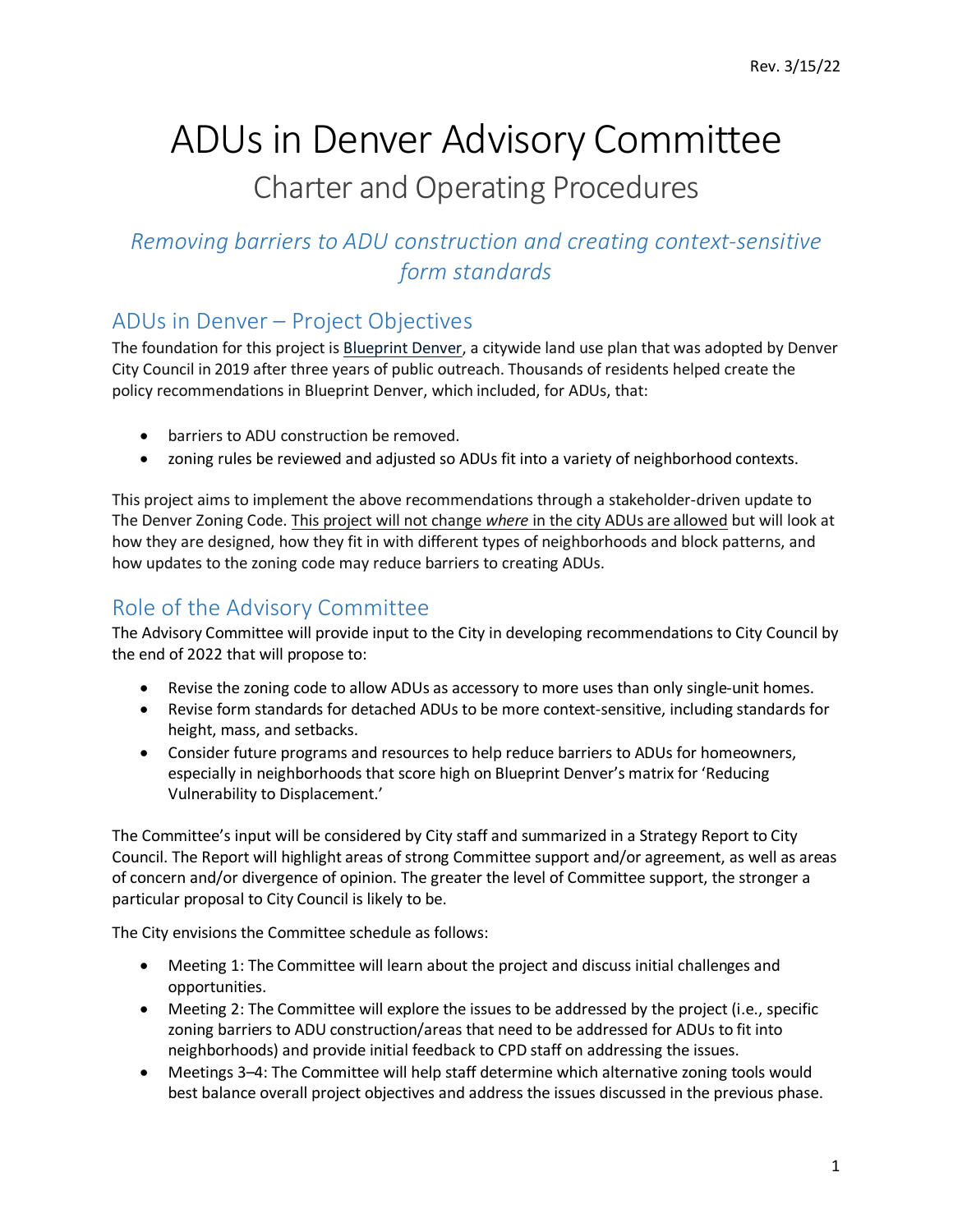The Committee will also consult with the City on how to best seek community input on the different alternatives (note that a CPD staff-prepared 'Alternatives Report' will record committee input and recommendations).

- Meetings 5-6: Committee will review and provide feedback on a recommended strategy (or 'preferred alternative') prepared by CPD staff. The Committee will also input consult with the City on how to bets seek community input on the recommended strategy (note that a CPD staffprepared 'Strategy Report' will record committee direction).
- Meeting 7: The Committee will review and provide feedback on proposed zoning amendments drafted by CPD staff to implement the recommended strategy. The Committee will also recommend additional initiatives that the City of Denver should undertake to ensure that all project objectives are addressed (note that CPD staff-prepared reports will document committee viewpoints for decision makers on the Denver Planning Board and Denver City Council).
- Finally, individual Committee members will be encouraged to participate in the Denver Planning Board and City Council adoption process for the CPD staff-proposed zoning amendments, including speaking at public hearings to reflect on committee discussions and points of agreement or disagreement throughout the process.

See the Draft Schedule below for more information about Committee meetings and outcomes throughout the process.

### Advisory Committee Meeting Format

- **1. Virtual Meetings.** Advisory Committee meetings will be conducted virtually by Zoom unless/until the Denver Department of Community Planning and Development determines it is safe to meet in person. Meeting information and materials will be posted on the City web page [https://www.denvergov.org/Government/Agencies-Departments-Offices/Agencies-](https://www.denvergov.org/Government/Agencies-Departments-Offices/Agencies-Departments-Offices-Directory/Community-Planning-and-Development/Denver-Zoning-Code/Text-Amendments/ADUs-in-Denver)[Departments-Offices-Directory/Community-Planning-and-Development/Denver-Zoning-](https://www.denvergov.org/Government/Agencies-Departments-Offices/Agencies-Departments-Offices-Directory/Community-Planning-and-Development/Denver-Zoning-Code/Text-Amendments/ADUs-in-Denver)[Code/Text-Amendments/ADUs-in-Denver](https://www.denvergov.org/Government/Agencies-Departments-Offices/Agencies-Departments-Offices-Directory/Community-Planning-and-Development/Denver-Zoning-Code/Text-Amendments/ADUs-in-Denver)
- **2. Open and Recorded Meetings.** Advisory Committee meetings will be open to the public as a Zoom webinar and will be recorded for future observation.
- 3. **Transparency.** Substantive Advisory Committee discussion should occur primarily during public committee meetings. Members may informally engage each other on an individual basis to build relationships, discuss their interests, and generate ideas, however, group discussions by email are discouraged; any information meant to be shared with the group should be sent to City staff or the facilitator for moderation.
- 4. **Meetings will be held** every 4-6 weeks on a Thursday for 1.5 to 2 hours.

### Advisory Committee Structure

The Advisory Committee includes the following, with specific roles and expectations defined further below.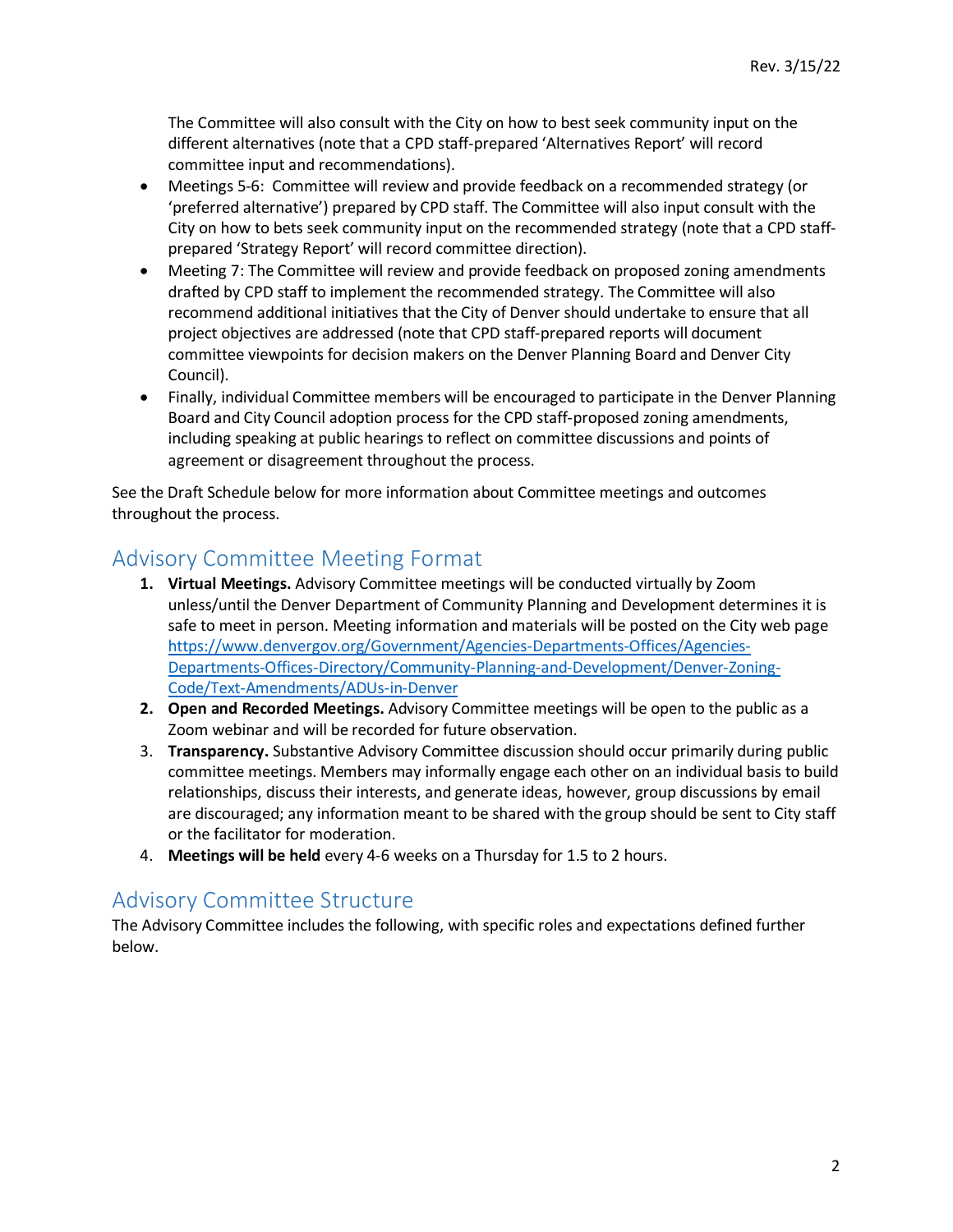### Membership

The ADU Advisory Committee includes members who encompass a range of stakeholder attributes and experiences, including race and ethnicity, gender, geography (by neighborhood, urban/suburban), income, age, and a range of housing options (renters/condos/single-family homes). Some Committee members have specific expertise in ADU design/construction, real estate, historic preservation and/or affordable housing. A full list of members is provided at the end of this Charter.

### City Staff

Joshua Palmeri, Senior City Planner – Urban Design, will lead the ADUs in Denver Advisory Committee process for the City. Other staff who will help support the Advisory Committee are:

- Abe Barge, Principal City Planner
- Libby Kaiser, Senior City Planner
- Fran Penafiel, Associate City Planner
- Genna Morton, Communications

#### Independent Facilitator

The Advisory Committee will be facilitated by Ryan Golten of the Consensus Building Institute (CBI), who will be an advocate for members' procedural interests while remaining impartial to the substance of the issues under discussion.

#### Focus groups

The City envisions the following focus groups will be needed to help digest Advisory Committee discussions and formulate alternatives and considerations for Advisory Committee and Staff consideration.

- Suburban Context Focus Group: This group will focus specifically on the concerns around the suburban context neighborhood, places with larger lots, without alleys, etc.
- Architects/Designer-Builder Focus Group: The group will help shape and develop some of the technical code requirements around ADU design and buildability.
- Accessibility Focus Group: The group will help City staff shape and develop policy options to address specific needs around accessibility to ADUs.
- Neighborhood Specific Focus Groups: Any neighborhood specific issues that may arise throughout the process that need more discussion and attention.

## Roles and Expectations

#### Advisory Committee members are expected to:

- Attend all meetings or notify City staff if they cannot attend a particular meeting (there will not be alternates or substitutes, with the exception of City Council aides, in order to build relationships between Committee members and in light of the pace and complexity of Committee topics).
- Prepare for meetings by reading materials, considering issues, reviewing the agenda, and engaging with their constituents or networks as needed.
- Try to remain open-minded and avoid judging ideas.
- Strive to listen actively, bridge gaps in understanding, and seek resolution of differences.
- Help create an environment that is safe, respectful, and constructive for participants.
- Stay on track with the agenda, working on the issues at hand.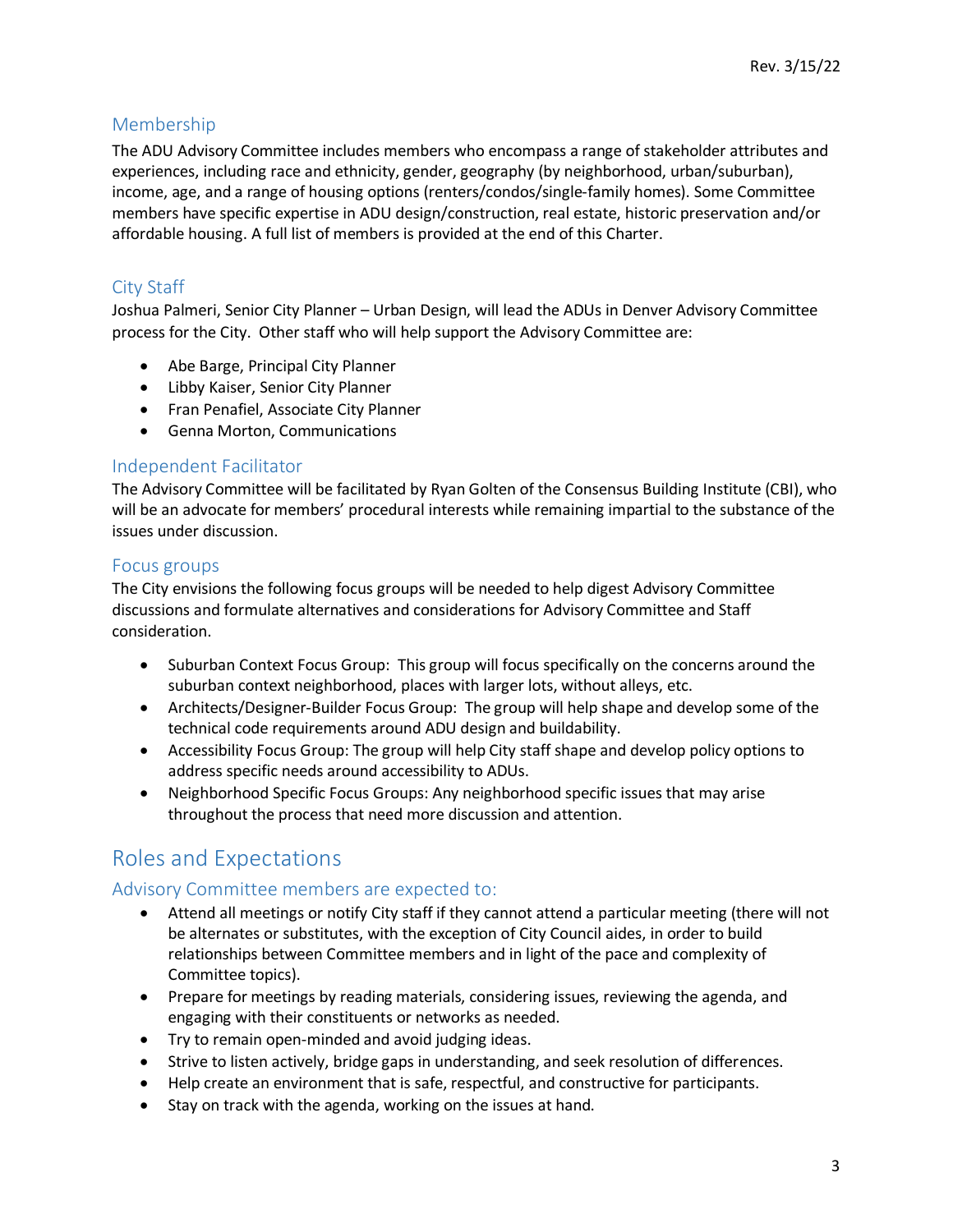- Avoid repetition and revisiting resolved issues.
- Provide clear and specific recommendations that are connected to well-articulated objectives.
- Seek evidence-based recommendations while recognizing decisions will need to be made in the face of uncertainty and incomplete data.
- Regularly communicate with their community regarding issues and recommendations being considered by the Committee and bring relevant input or concerns to meetings (note that only official Advisory Committee members will be able to participate directly in meetings themselves).

#### City staff will:

- Work with the facilitator to develop focused agendas.
- Circulate materials at least one week before Committee meetings (earlier when possible), so members can review prior to meetings.
- Provide for all logistics, including virtual meeting needs, scheduling, and direct communications with the Advisory Committee.
- Create a website for information, notice of dates and events, and posting of documents
- Provide the necessary in-house and consulting technical assistance to aid the Advisory Committee in their work to help ensure a well-informed, technically credible, operationally feasible set of final recommendations.
- Coordinate effectively among City staff, managers and elected officials.
- To the extent possible, provide additional information that the Committee may request throughout the course of the process to advance its discussions.
- Prepare draft written products based on Committee discussion for Committee review.
- In consultation with the Committee, provide opportunities for broader public input during the process and before finalizing Committee recommendations.
- Develop a Strategy Report and proposed Denver Zoning Code text amendment, with input from the Committee, for consideration by City Council.

#### The CBI Facilitator will:

- Structure and conduct inclusive, productive and engaged Committee meetings.
- Ensure participation ground rules are met.
- Work with City staff to develop meeting agendas, prepare draft and final meeting summaries, and generate draft written products as needed.
- Help participants resolve their differences on the issues raised.
- Be accountable to the entire Advisory Committee and work in a non-partisan and impartial manner.

# Resources Materials to Inform and/or Support Advisory Committee

### Decision Making

- [ADUs in Denver Background Report](https://www.denvergov.org/files/assets/public/community-planning-and-development/documents/zoning/text-amendments/adus-in-denver/adu-background-report.pdf)
- [AARP: The ABCs of ADUs](https://www.aarp.org/livable-communities/housing/info-2019/adu-topics.html)  A guide to accessory dwelling units
- [Where are ADUs currently allowed in Denver?](https://denvergov.org/Maps/map/accessorydwellings)

### Advisory Committee Members

Many members have expertise and interest across multiple areas and sectors. But to help remember who is who, we have listed participants according to their primary role or interest.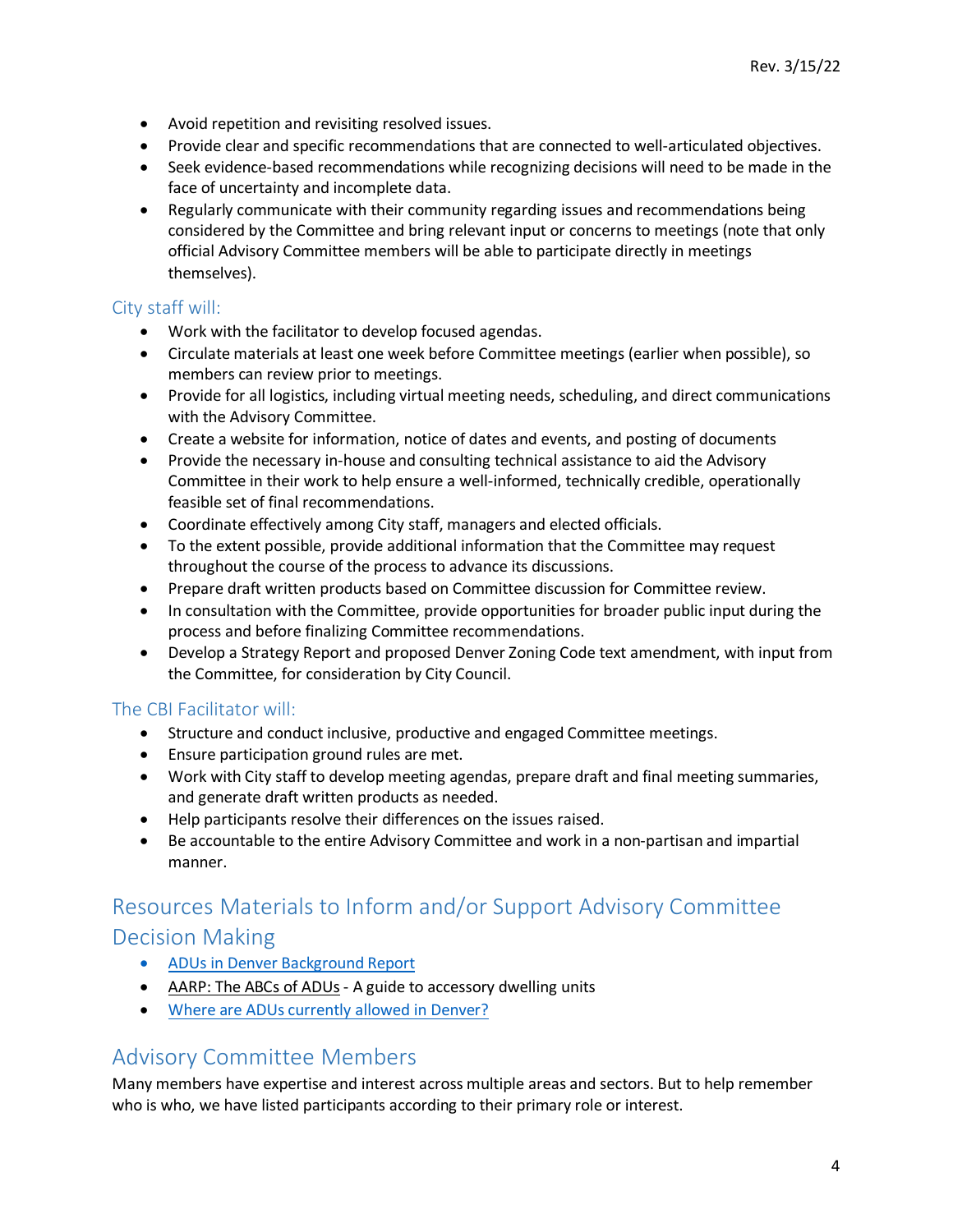- 1. Lisa Kerin-Welch A Mayfair-Montclair resident, real-estate advisor for ADU4U and a member of STRAC-Denver's Short-Term Rental Advisory Committee.
- 2. Darcy Wilson A Cole resident, construction professional for Stan Mar, and a member of the African-American Construction Council and UNDR – United Neighbors of NE Denver.
- 3. Sarah Senderhauf A Park Hill resident and ADU sales manager/real-estate broker with L&D Construction.
- 4. Ozi Fredrich A Baker resident, architect, chair of the Baker Landmark Commission, and a member of the Baker Zoning Committee.
- 5. Michelle Ferrigno Warren An Athmar Park resident and Athmar Zoning Committee member.
- 6. Renee Martinez Stone A West Highlands resident and Executive Director of WDRC-West Denver Renaissance Collaborative.
- 7. Chelsey Hume A Virginia Village resident and an ADU project manager for Habitat for Humanity of Metro Denver.
- 8. Jennifer Steffel Johnson A Park Hill resident and CU Denver professor of planning.
- 9. Rosemary Stoffel A University Park resident, board member of University Park Community Council, concerned with design review and short-term rentals
- 10. Shawn Johnson A Sunnyside Resident who has met barriers in building a fully accessible ADU
- 11. Veronica Booz Green Valley Ranch Resident and KIPP CO Public Schools employee
- 12. Gabriel Calderon A Berkeley resident and a member of BRUN-Berkeley Regis United Neighbors RNO.
- 13. Terra Mazzeo A City Park West resident, architect and owner of AlleyFlats an ADU prefabrication development company.
- 14. Mary C Hawthorne A Wellshire resident and member of Cherry Hills Heights HOA.
- 15. Cesar Olivas A Chaffee Park resident and an Architect working closely on affordable housing projects in Denver and throughout the rocky mountain region.
- 16. Pam Jiner A Montbello resident and director of Monbello Walks/Montbello 2020.
- 17. Emily Goodman A Community Navigator for East Colfax Community Collective.
- 18. Donna Repp A Mar Lee resident and the past president of the Mar Lee/Brentwood/Sharon Park Neighborhood Association.
- 19. Brooke Murphy A La Alma-Lincoln Park resident and a planner for ELT-Elevation Land Trust.
- 20. Naomi Grunditz A Clayton resident, planner and aide for Council District 1.
- 21. Suzanne Reede A Regis resident concerned about short-term rentals and viable housing options
- 22. Gosia Kung A Sloan Lake resident, architect, Denver Planning Board member.
- 23. Councilwoman Kendra Black Denver City Council District 4.
- 24. Councilman Chris Herndon Denver City Council District 8.